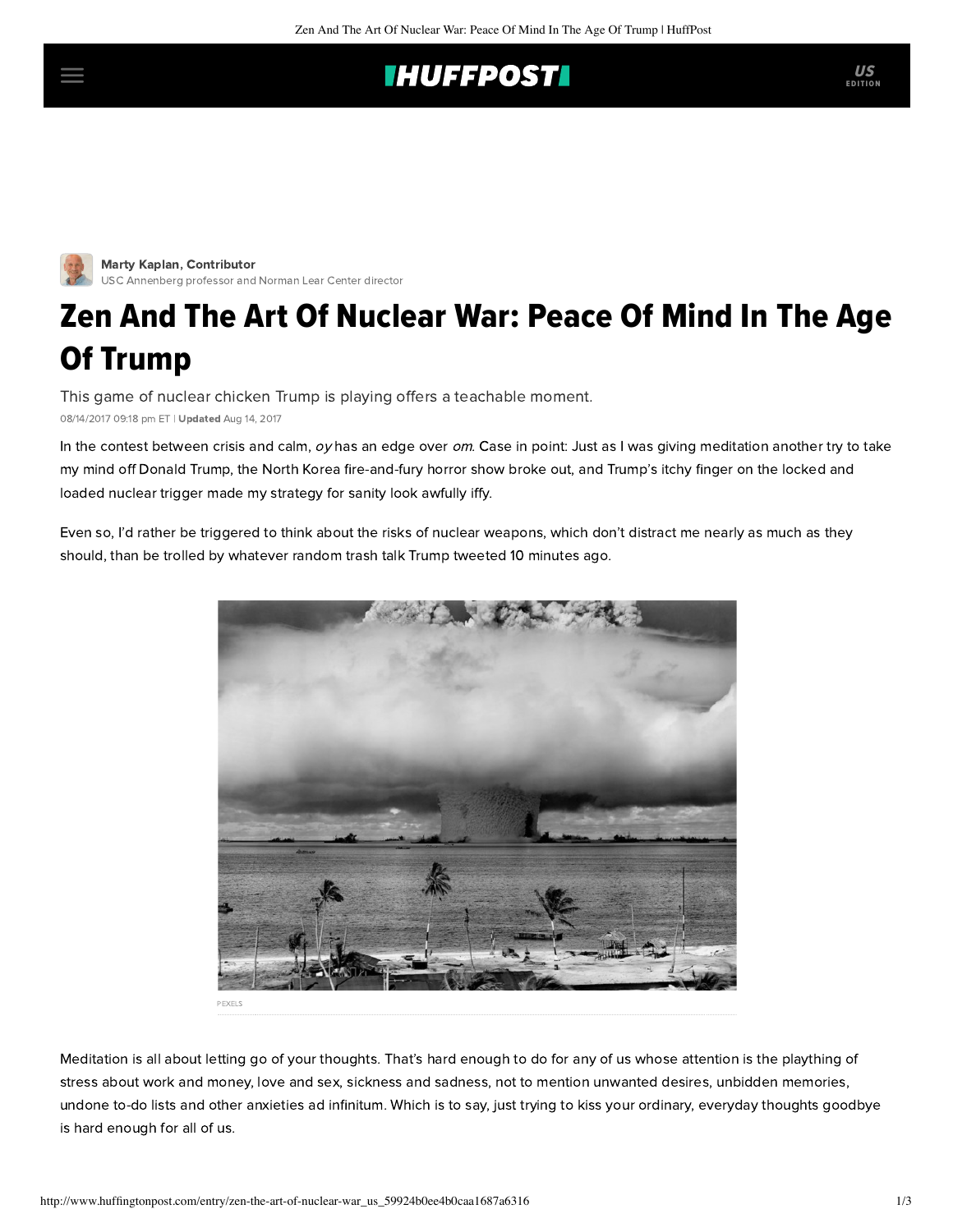## Zen And The Art Of Nuclear War: Peace Of Mind In The Age Of Trump | HuffPost

Now add all-Trump-all-the-time media to the mix, and the stress makes my head want to explode. Within hours of his nuclear saber-rattling, not only did he refuse to call out white supremacists, neo-Nazis and the Ku Klux Klan by name, he located them among "many sides," setting up a moral equivalence between those thugs and the peaceful marchers protesting those hate groups in Charlottesville, Virginia. His fake moral leadership 48 hours late only underscored how morally shrunken his own instincts are. What fresh hell is next? Each day's news rubs our faces in how corrupt, deranged, deceitful, ignorant, impulsive and unfit for office the president is.

That surplus stress we're under, the Trump news mental health penalty, piled on top of life's usual worries and distractions, has hijacked my mindful attention, and maybe yours, since the election. Meditating regularly — not sporadically, as I'd lapsed into doing — seemed my best shot at escaping its clutches, short of moving to an ashram or bingeing on "The Bachelor." But only a handful of days into resuming a daily meditation practice — boom! Armageddon is on the table and the end is nigh. Even for just 20 minutes at a time, try letting go of a thought like that.

The bright side, if there is one: The game of nuclear chicken Trump is playing with Kim Jong Un, despite its toll on our national nerves and its disruption of my try at zen, offers a teachable moment about something we'd all rather not think about.

When I was growing up, I was so crushed when my father showed little enthusiasm for building a cinder block fallout shelter in our cellar that I wrote to the Civil Defense Administration and received the how-to instructions in a self-addressed stamped envelope. His objection was cost, my father said; it'd be money down the drain, spent to protect us from something that was never going to happen.

Looking back, I suspect cost was a proxy for denial. Who could handle the truth about nuclear war? Our saltine-stocked refuge would have been incinerated instantly, along with our family, our house and every other family and house in Newark. Accepting the folly of protecting us from a Soviet H-bomb also would have required admitting the dementia of the duck-and-cover air raid drills my brother and I, like kids across the country, practiced at school.

Today, nine nations possess a total of nearly 15,000 nuclear weapons; the United States and Russia account for 93 percent of them. Protecting ourselves from them is as quaint a pipe dream now as it was during the Cold War. The consequence of those stockpiles: Three risks haunt the earth, and they might get the attention from us they deserve if denial weren't our default way to deal with them.

The first risk is nuclear terrorism. The collapse of the Soviet Union created a black market in fissile material. Bomb blueprints are posted on the internet. The technology to build a bomb can be had for a few hundred thousand dollars. In former U.S. Defense Secretary William Perry's nightmare, one nuclear weapon detonated on a truck in the heart of Washington, D.C., coupled with nationwide panic sparked by terrorist threats of more bombs in more cities, would bring America to its knees within days.

The second risk is a false alarm, like a spurious warning of an incoming missile attack, which would activate a launch-on-warning counterattack by the (un)attacked nation and a retaliatory barrage by the other. This is not a hypothetical example. In 1980, an alarm at the Pentagon's Raven Rock Mountain command post in Pennsylvania warned that Soviet submarines had launched 2,200 nuclear missiles toward the U.S. It was caused by a malfunctioning computer chip that cost 46 cents. But no one knew that until only seconds before President Jimmy Carter would have ordered a massive counterstrike. Luck is not a plan.